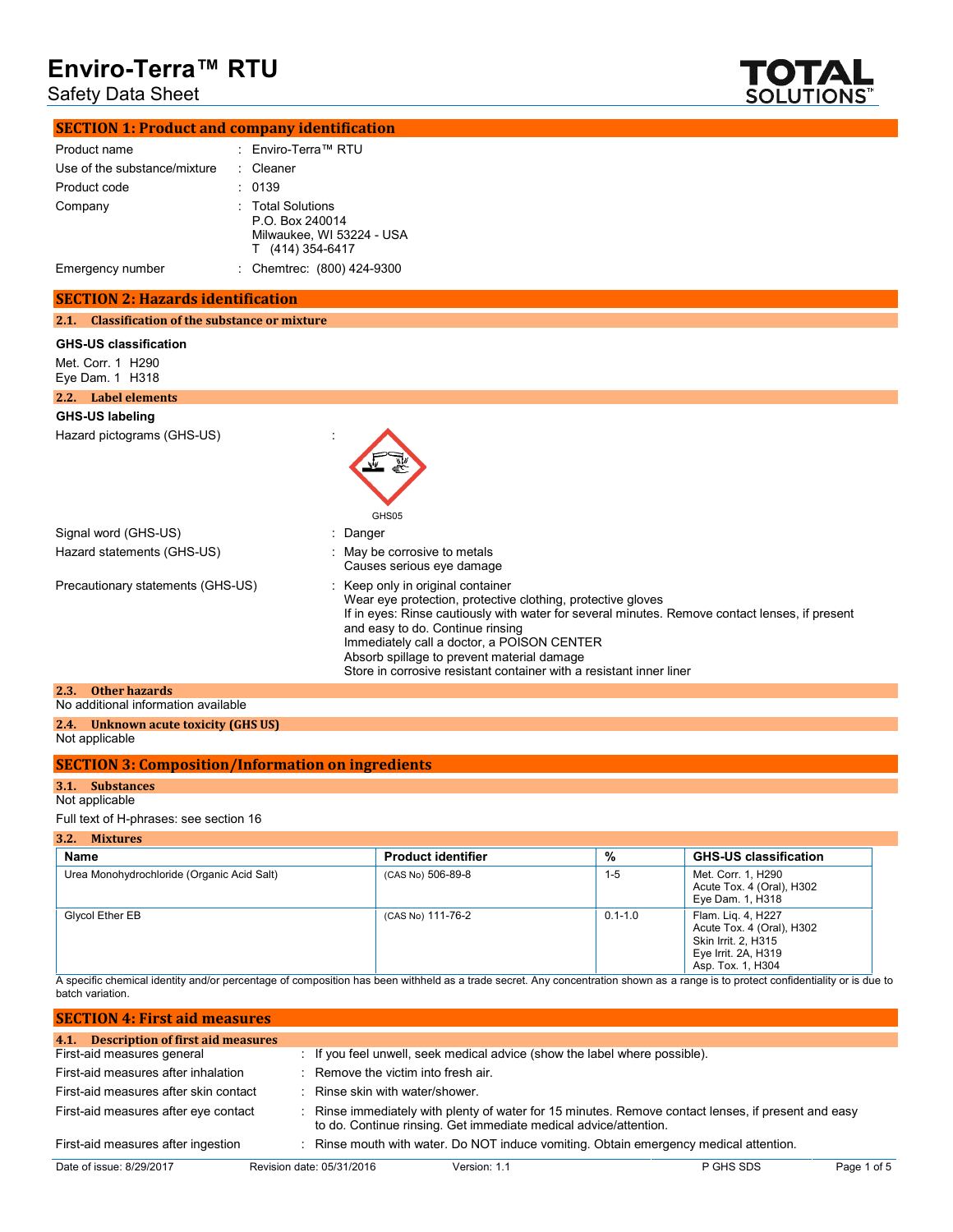Safety Data Sheet



| Most important symptoms and effects, both acute and delayed<br>4.2.                                                                       |                                                                                                                                                                                                                                                                                                                   |
|-------------------------------------------------------------------------------------------------------------------------------------------|-------------------------------------------------------------------------------------------------------------------------------------------------------------------------------------------------------------------------------------------------------------------------------------------------------------------|
| Symptoms/effects                                                                                                                          | Not expected to present a significant hazard under anticipated conditions of normal use.                                                                                                                                                                                                                          |
| Symptoms/effects after inhalation                                                                                                         | None under normal use.                                                                                                                                                                                                                                                                                            |
| Symptoms/effects after skin contact                                                                                                       | Contact during a long period may cause slight irritation.                                                                                                                                                                                                                                                         |
| Symptoms/effects after eye contact                                                                                                        | Causes serious eye damage.                                                                                                                                                                                                                                                                                        |
| Symptoms/effects after ingestion                                                                                                          | Gastrointestinal complaints.                                                                                                                                                                                                                                                                                      |
| 4.3.<br>No additional information available                                                                                               | Indication of any immediate medical attention and special treatment needed                                                                                                                                                                                                                                        |
| <b>SECTION 5: Firefighting measures</b>                                                                                                   |                                                                                                                                                                                                                                                                                                                   |
| <b>Extinguishing media</b><br>5.1.<br>Suitable extinguishing media                                                                        | : All extinguishing media allowed.                                                                                                                                                                                                                                                                                |
| 5.2.<br>Special hazards arising from the substance or mixture<br>Reactivity                                                               | : No data available.                                                                                                                                                                                                                                                                                              |
| 5.3. Advice for fire fighters<br>Firefighting instructions                                                                                | : Exercise caution when fighting any chemical fire. Use water spray or fog for cooling exposed                                                                                                                                                                                                                    |
| Protection during firefighting                                                                                                            | containers. Take account of environmentally hazardous firefighting water.<br>: Do not enter fire area without proper protective equipment, including respiratory protection.                                                                                                                                      |
| <b>SECTION 6: Accidental release measures</b>                                                                                             |                                                                                                                                                                                                                                                                                                                   |
| 6.1. Personal precautions, protective equipment and emergency procedures                                                                  |                                                                                                                                                                                                                                                                                                                   |
| General measures                                                                                                                          | : Isolate from fire, if possible, without unnecessary risk.                                                                                                                                                                                                                                                       |
| 6.1.1. For non-emergency personnel                                                                                                        |                                                                                                                                                                                                                                                                                                                   |
| Protective equipment                                                                                                                      | Protective goggles. Gloves. Protective clothing.                                                                                                                                                                                                                                                                  |
| <b>Emergency procedures</b>                                                                                                               | Evacuate unnecessary personnel. Avoid contact with skin, eyes and clothing. Ventilate spillage area.                                                                                                                                                                                                              |
| 6.1.2. For emergency responders                                                                                                           |                                                                                                                                                                                                                                                                                                                   |
| Protective equipment                                                                                                                      | Equip cleanup crew with proper protection.                                                                                                                                                                                                                                                                        |
| <b>Emergency procedures</b>                                                                                                               | Stop leak if safe to do so. Stop release. Ventilate area.                                                                                                                                                                                                                                                         |
| <b>6.2.</b> Environmental precautions                                                                                                     |                                                                                                                                                                                                                                                                                                                   |
| Avoid release to the environment. Prevent entry to sewers and public waters.<br>6.3. Methods and material for containment and cleaning up |                                                                                                                                                                                                                                                                                                                   |
| For containment                                                                                                                           | : Contain released substance, pump into suitable containers.                                                                                                                                                                                                                                                      |
| Methods for cleaning up                                                                                                                   | Absorb spillage to prevent material damage. This material and its container must be disposed of in a<br>safe way, and as per local legislation.                                                                                                                                                                   |
| <b>6.4.</b> Reference to other sections<br>No additional information available                                                            |                                                                                                                                                                                                                                                                                                                   |
| <b>SECTION 7: Handling and storage</b>                                                                                                    |                                                                                                                                                                                                                                                                                                                   |
| 7.1. Precautions for safe handling                                                                                                        |                                                                                                                                                                                                                                                                                                                   |
| Precautions for safe handling                                                                                                             | : Comply with the legal requirements. Do not handle until all safety precautions have been read<br>and understood. Use personal protective equipment as required. Do not eat, drink or smoke<br>when using this product. Do not get in eyes, on skin, or on clothing. Handle and open the<br>container with care. |
| Hygiene measures                                                                                                                          | : Wash thoroughly after handling. Wash contaminated clothing before reuse.                                                                                                                                                                                                                                        |
| 7.2. Conditions for safe storage, including any incompatibilities<br><b>Technical measures</b>                                            | : Comply with applicable regulations.                                                                                                                                                                                                                                                                             |
|                                                                                                                                           |                                                                                                                                                                                                                                                                                                                   |
| Storage conditions                                                                                                                        | Store in corrosive resistant container with a resistant inner liner. Keep container closed when not in<br>use.                                                                                                                                                                                                    |
| Incompatible products                                                                                                                     | Strong bases.                                                                                                                                                                                                                                                                                                     |
| Incompatible materials                                                                                                                    | Metals.                                                                                                                                                                                                                                                                                                           |
| Storage area                                                                                                                              | Meet the legal requirements. Store in a cool area. Store in a well-ventilated place.                                                                                                                                                                                                                              |
| Special rules on packaging                                                                                                                | : meet the legal requirements.                                                                                                                                                                                                                                                                                    |
| <b>SECTION 8: Exposure controls/personal protection</b>                                                                                   |                                                                                                                                                                                                                                                                                                                   |
| <b>Control parameters</b><br>8.1.                                                                                                         |                                                                                                                                                                                                                                                                                                                   |
| Glycol Ether EB (111-76-2)                                                                                                                |                                                                                                                                                                                                                                                                                                                   |

ACGIH ACGIH TWA (ppm) 20 ppm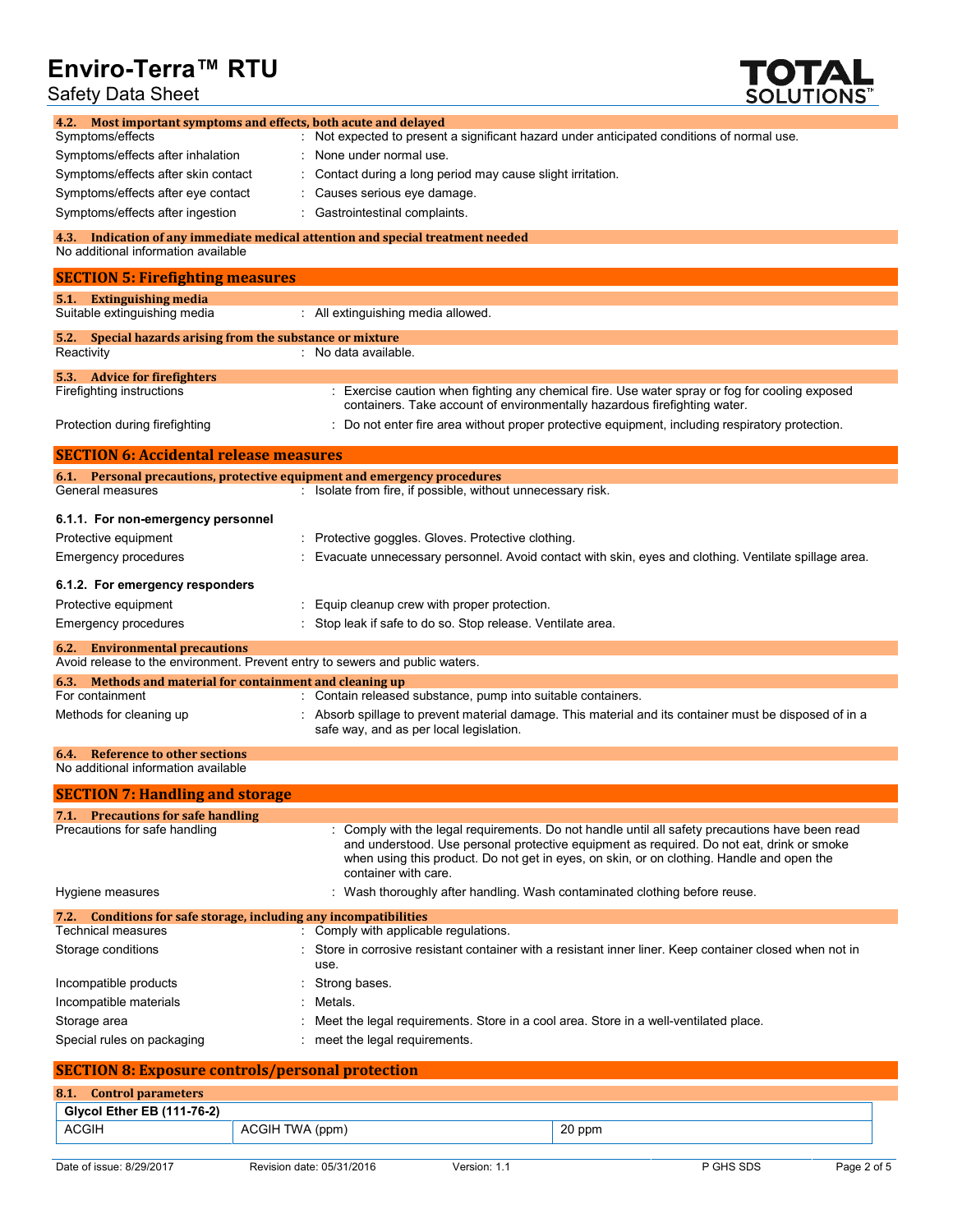### Safety Data Sheet



| <b>Giveol Ether EB (111-76-2)</b>                     |                                     |                      |  |
|-------------------------------------------------------|-------------------------------------|----------------------|--|
| <b>ACGIH</b>                                          | Remark (ACGIH)                      | Eve & URT irr        |  |
| OSHA                                                  | OSHA PEL (TWA) (mg/m <sup>3</sup> ) | $240 \text{ mg/m}^3$ |  |
| <b>OSHA</b>                                           | OSHA PEL (TWA) (ppm)                | 50 ppm               |  |
| Urea Monohydrochloride (Organic Acid Salt) (506-89-8) |                                     |                      |  |

#### Not applicable

**8.2. Exposure controls**

**SECTION 9: Physical and chemical properties**

: Safety glasses. Gloves. Protective clothing. Use appropriate personal protective equipment when risk assessment indicates this is necessary.



| Information on basic physical and chemical properties<br>9.1 |                          |
|--------------------------------------------------------------|--------------------------|
| Physical state                                               | Liquid                   |
| Appearance                                                   | Green, Thickened liquid. |
| Odor                                                         | Pleasant scent           |
| Odor threshold                                               | No data available        |
| рH                                                           | $0.2 - 1.2$              |
| Melting point                                                | No data available        |
| Freezing point                                               | No data available        |
| Boiling point                                                | No data available        |
| Flash point                                                  | > 200 °F Closed Cup      |
| Relative evaporation rate (butyl acetate=1)                  | No data available        |
| Flammability (solid, gas)                                    | No data available        |
| <b>Explosion limits</b>                                      | No data available        |
| <b>Explosive properties</b>                                  | No data available        |
| Oxidizing properties                                         | No data available        |
| Vapor pressure                                               | No data available        |
| Relative density                                             | No data available        |
| Relative vapor density at 20 °C                              | No data available        |
| Specific gravity / density                                   | $1$ g/ml                 |
| Solubility                                                   | Soluble in water.        |
| Log Pow                                                      | No data available        |
| Log Kow                                                      | No data available        |
| Auto-ignition temperature                                    | No data available        |
| Decomposition temperature                                    | No data available        |
| Viscosity                                                    | No data available        |
| Viscosity, kinematic                                         | No data available        |
| Viscosity, dynamic                                           | No data available        |
| VOC content                                                  | < 0.2 %                  |

#### **SECTION 10: Stability and reactivity**

| 10.1. Reactivity<br>No data available.                                      |
|-----------------------------------------------------------------------------|
| 10.2. Chemical stability                                                    |
| Stable under normal conditions.<br>10.3. Possibility of hazardous reactions |
| Refer to section 10.1 on Reactivity.                                        |
| <b>10.4. Conditions to avoid</b><br>No additional information available     |
| 10.5. Incompatible materials<br>Strong bases. May be corrosive to metals.   |

Date of issue: 8/29/2017 Revision date: 05/31/2016 Version: 1.1 P GHS SDS Page 3 of 5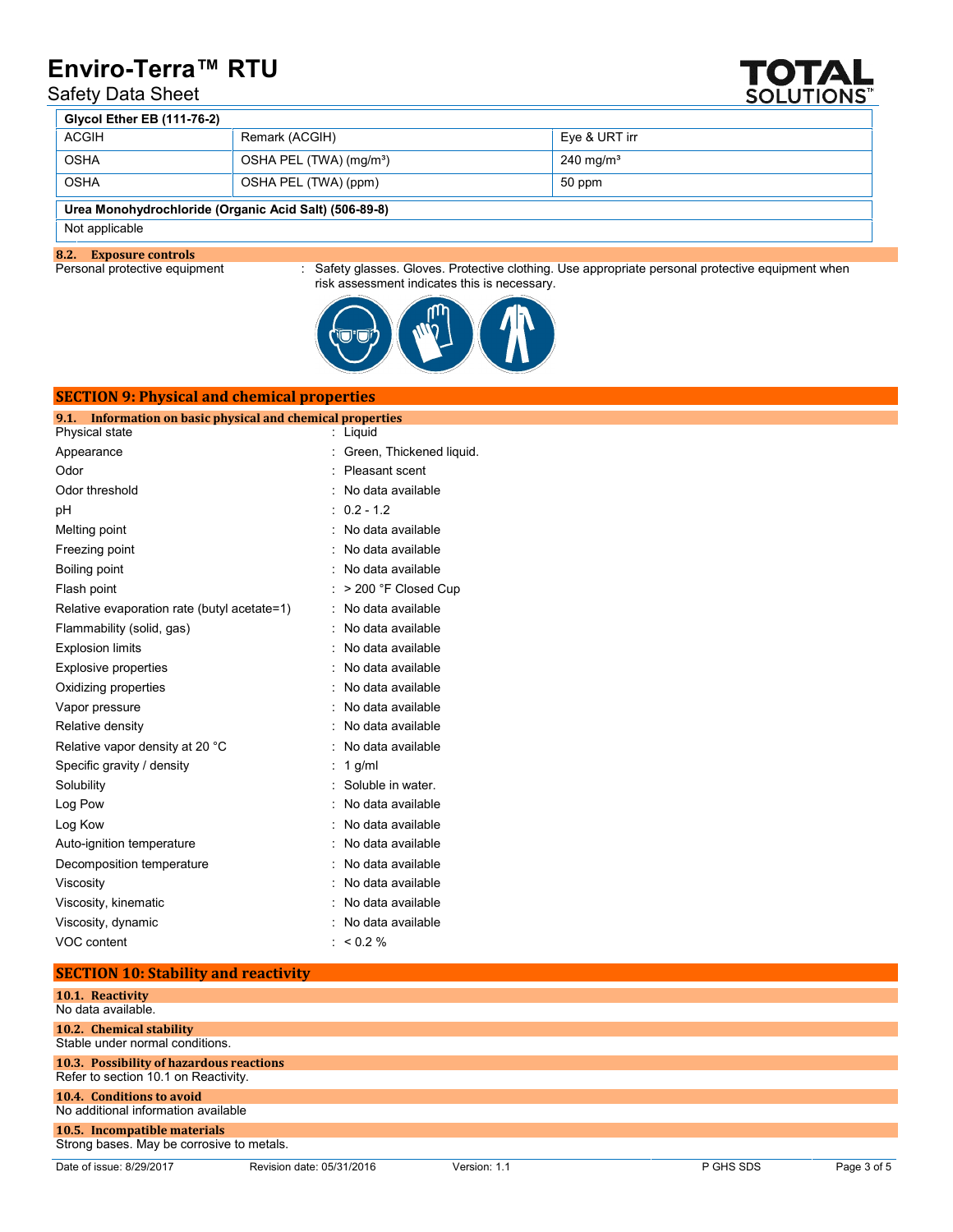Safety Data Sheet



Under normal conditions of storage and use, hazardous decomposition products should not be produced.

### **SECTION 11: Toxicological information**

**10.6. Hazardous decomposition products**

| <u>JECHUN II. HARURGRAHMUHMAGUM</u>                   |                                                           |  |  |
|-------------------------------------------------------|-----------------------------------------------------------|--|--|
| 11.1. Information on toxicological effects            |                                                           |  |  |
| Acute toxicity                                        | Not classified                                            |  |  |
| <b>Glycol Ether EB (111-76-2)</b>                     |                                                           |  |  |
| LD50 oral rat                                         | 1300 mg/kg                                                |  |  |
| LD50 dermal rat                                       | > 2000 mg/kg                                              |  |  |
| ATE CLP (oral)                                        | 1300 mg/kg body weight                                    |  |  |
| ATE CLP (dermal)                                      | 1100 mg/kg body weight                                    |  |  |
| ATE CLP (dust, mist)                                  | 1.5 mg/l/4h                                               |  |  |
| Skin corrosion/irritation                             | Not classified                                            |  |  |
|                                                       | pH: 0.2 - 1.2                                             |  |  |
| Serious eye damage/irritation                         | Causes serious eye damage.                                |  |  |
|                                                       | pH: 0.2 - 1.2                                             |  |  |
| Respiratory or skin sensitization                     | Not classified                                            |  |  |
| Germ cell mutagenicity                                | Not classified                                            |  |  |
| Carcinogenicity                                       | Not classified                                            |  |  |
| <b>Glycol Ether EB (111-76-2)</b>                     |                                                           |  |  |
| IARC group                                            | 3 - Not classifiable                                      |  |  |
| Reproductive toxicity                                 | Not classified                                            |  |  |
| Specific target organ toxicity – single exposure :    | Not classified                                            |  |  |
| Specific target organ toxicity - repeated<br>exposure | Not classified                                            |  |  |
| <b>Glycol Ether EB (111-76-2)</b>                     |                                                           |  |  |
| NOAEL (oral, rat, 90 days)                            | see comments                                              |  |  |
| NOAEL (dermal,rat/rabbit,90 days)                     | see comments                                              |  |  |
| Aspiration hazard                                     | Not classified                                            |  |  |
| Symptoms/effects after inhalation                     | None under normal use.                                    |  |  |
| Symptoms/effects after skin contact                   | Contact during a long period may cause slight irritation. |  |  |
| Symptoms/effects after eye contact                    | Causes serious eye damage.                                |  |  |
| Symptoms/effects after ingestion                      | Gastrointestinal complaints.                              |  |  |

Likely routes of exposure **in the contact** : Skin and eye contact

#### **SECTION 12: Ecological information**

| 12.1. Toxicity                      |                                           |
|-------------------------------------|-------------------------------------------|
| Glycol Ether EB (111-76-2)          |                                           |
| LC50 fish 1                         | 1474 mg/l Oncorhynchus mykiss             |
| EC50 Daphnia 1                      | 100 mg/l Water flea                       |
| ErC50 (algae)                       | 1840 mg/l Pseudokirchneriella subcapitata |
| NOEC chronic fish                   | $> 100$ mg/l                              |
| NOEC chronic crustacea              | 100 mg/l daphnid                          |
| 12.2. Persistence and degradability |                                           |
| No additional information available |                                           |
| 12.3. Bioaccumulative potential     |                                           |
| No additional information available |                                           |

#### **SECTION 13: Disposal considerations**

#### **13.1. Waste treatment methods**

Product/Packaging disposal

: Dispose in a safe manner in accordance with local/national regulations.

#### recommendations

### **SECTION 14: Transport information**

**Department of Transportation (DOT)**

In accordance with DOT : Not regulated for transport